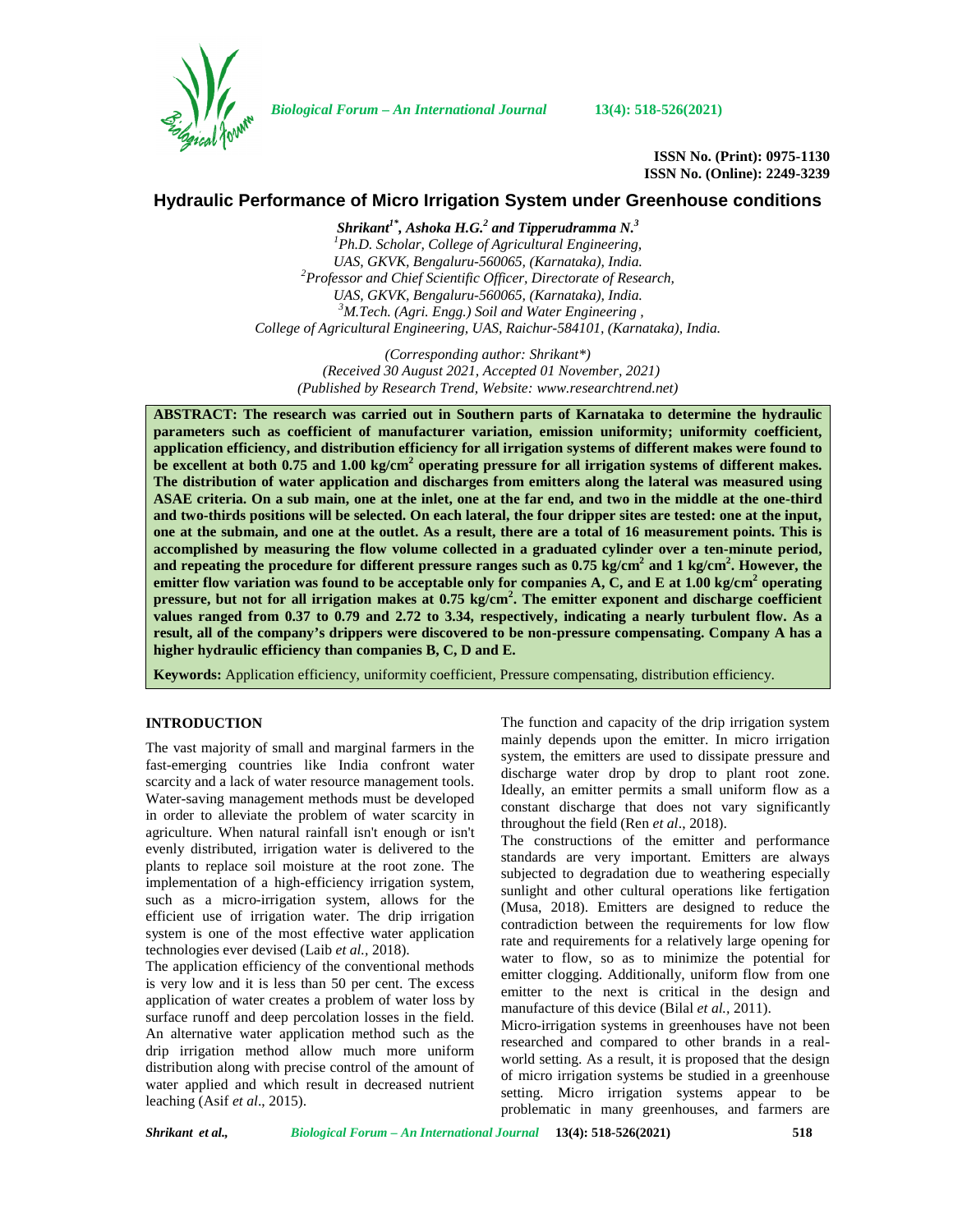reporting poor system design and clogging, low efficiency distribution networks, insufficient maintenance, repair labour, and friction losses. As a esta result, a research was conducted to examine and appraise the performance of several greenhouse systems from various manufacturers in Karnataka's southern region II (Sharu and Ab Razak, 2020). research was conducted<br>the performance of several g<br>ious manufacturers in Ka<br>(Sharu and Ab Razak, 2020)

#### **MATERIALS AND METHODS METHODS**

The current research was conducted in the greenhouses  $\frac{B}{2}$ of various taluks in southern Karnataka, including Doddaballapura, Sakaleshpur, Malur, Sidlaghatta, Chikkaballapur, Ramanagar, Bangalore north, and Hoskote, during the 2018-19 academic year.

The information on greenhouse farmers was gathered from various irrigation firms. namely Jain Irrigation Systems Ltd., Sujay Irrigation Systems, Godavary Polymers Pvt. Ltd., Megha Agro tech Pvt. Ltd. and Vedantha Irrigation Systems Pvt. Ltd and they are named as A, B, C, D, and E Respectively. of various taluks in southern Karnataka, including<br>Doddaballapura, Sakaleshpur, Malur, Sidlaghatta,<br>Chikkaballapur, Ramanagar, Bangalore north, and<br>Hoskote, during the 2018-19 academic year.<br>The information on greenhouse f

A. Hydraulic parameters calculation of drip irrigation nutri *system*

**(i) Measurement of discharge from emitters.** The **(i)**distribution of water application and discharges from emitters along the lateral was measured using ASAE criteria. These methods are based on the following emitter discharge data (Mangrio *et al.,* 2013).

1. A sub main will have four lateral lines: one at the inlet, one at the far end, and two in the middle at onethird and two-thirds places.

2. On each lateral, the four dripper sites are tested: one at the inlet, one at the far end, and two in the middle at one-third and two-thirds.

Therefore there are total of 16 measurement positions. This is done by measuring the flow volume collected in a graduated cylinder over a ten-minute period and this procedure is continued for different pressure ranges like  $0.75 \text{ kg/cm}^2$  and 1 kg/cm<sup>2</sup> (Acar *et al.*, 2011). eral was measured using AS<br>ds are based on the follow<br>(Mangrio *et al.*, 2013).<br>ave four lateral lines: one at<br>d, and two in the middle at c<br>aces.<br>four dripper sites are tested:<br>far end, and two in the middl<br>ls.<br>ls.<br>tal of

**(ii) Pressure measurement of drip irrigation system. system.**Maintaining the system's regular operating pressure is critical for ensuring irrigation consistency. To indicate the pressure of the head control unit, a pressure gauge is fitted at the input and outflow of the filtration unit of the drip irrigation system (Sharma, 2013).



**Plate 1:** Instruments used for evaluation of drip irrigation system.

(iii) **Evaluation of pressure variation.** The  $\frac{e^{i\pi}}{i\pi}$ pressure variation of 20 per cent is allowed in

Indian conditions for the better performance of the drip irrigation systems (Arya *et al.,* 2017). To establish the same in the farmer's fields, one lateral is randomly chosen in the field and the pressure at the inlet end and at the end plug were pressure at the inlet end and at the end plug were<br>measured with the help of a pressure gauge. The observations are reported in the subsequent chapter.

## *B. Performance evaluation of drip irrigation system*

Despite the drip irrigation system's efficacy, there are a number of issues with regard to water application and fertiliser management. Though the system has a lot of promise for high irrigation efficiency, it can also be inefficient due to poor design, administration, and maintenance, which results in non–uniform emitter discharge system has a lot of promise for high irrigation<br>efficiency, it can also be inefficient due to poor<br>design, administration, and maintenance, which<br>results in non-uniform emitter discharge<br>throughout the irrigated fields. To issues, the irrigators decided to over-irrigate the land. Excessive irrigation can result in water and nutrient waste, as well as the risk of groundwater contamination due to excessive leaching. and choosing, bow Indian conditions for the batter performance of the controlline in the controlline of the controlline and the controlline of the controlline of the controlline of the controlline of the controlline of th w-<br>
Indian conditions for the better performance of the<br>
ration and lateral is randomly choosen in the first<br>
and lateral is randomly choosen in the first<br>
and lateral is randomly chosen in the field and the<br>
measured wi issues, the irrigators decided to over-irrigate the<br>land. Excessive irrigation can result in water and<br>nutrient waste, as well as the risk of groundwater<br>contamination due to excessive leaching.



**Plate 2: Pressure measurement at the end of the thelateral.lateral.**

**(i) Coefficient of manufacturer's variation (Cv). variation**  The coefficient of manufacturer's variation is defined as the ratio of the standard deviation of flow to the mean flow for a sample number of emitters (Keller and Karmeli, 1974). The emitters manufacturer's variation coefficient is a statistical manufacturer's variation coefficient is<br>metric with the following formula:

$$
C_{\rm v} = \frac{s_d}{q_{\rm one}} \times 100
$$

Where,

= Standard deviation of flow =

$$
= \sqrt{\frac{(q_1^2+q_2^2+q_3^2+q_n^2-nq_{ave}^2)}{(n-1)}}
$$

 $q_{ave}$  = Mean flow for a sampled number of emitters

$$
q_1 + q_2 + \dots q_n
$$

 $=$   $n \times 100$  $\times$  100

 $1, q_2, q_3, q_n$  = are the discharges (lph)

 $n =$  Number of emission devices tested

The coefficient of manufacturing variation is a parameter that can be used to measure the variation in emitter flow caused by variations in emitter production. The failure to maintain dimensional precision owing to moulding pressure and temperature fluctuations in the material used hat can be used to<br>emitter flow caused by<br>duction. The failure<br>precision owing to moul<br>ure fluctuations in the

*Shrikant et al., Biological Forum – An International Journal* **13(4): 518-526(2021) 519**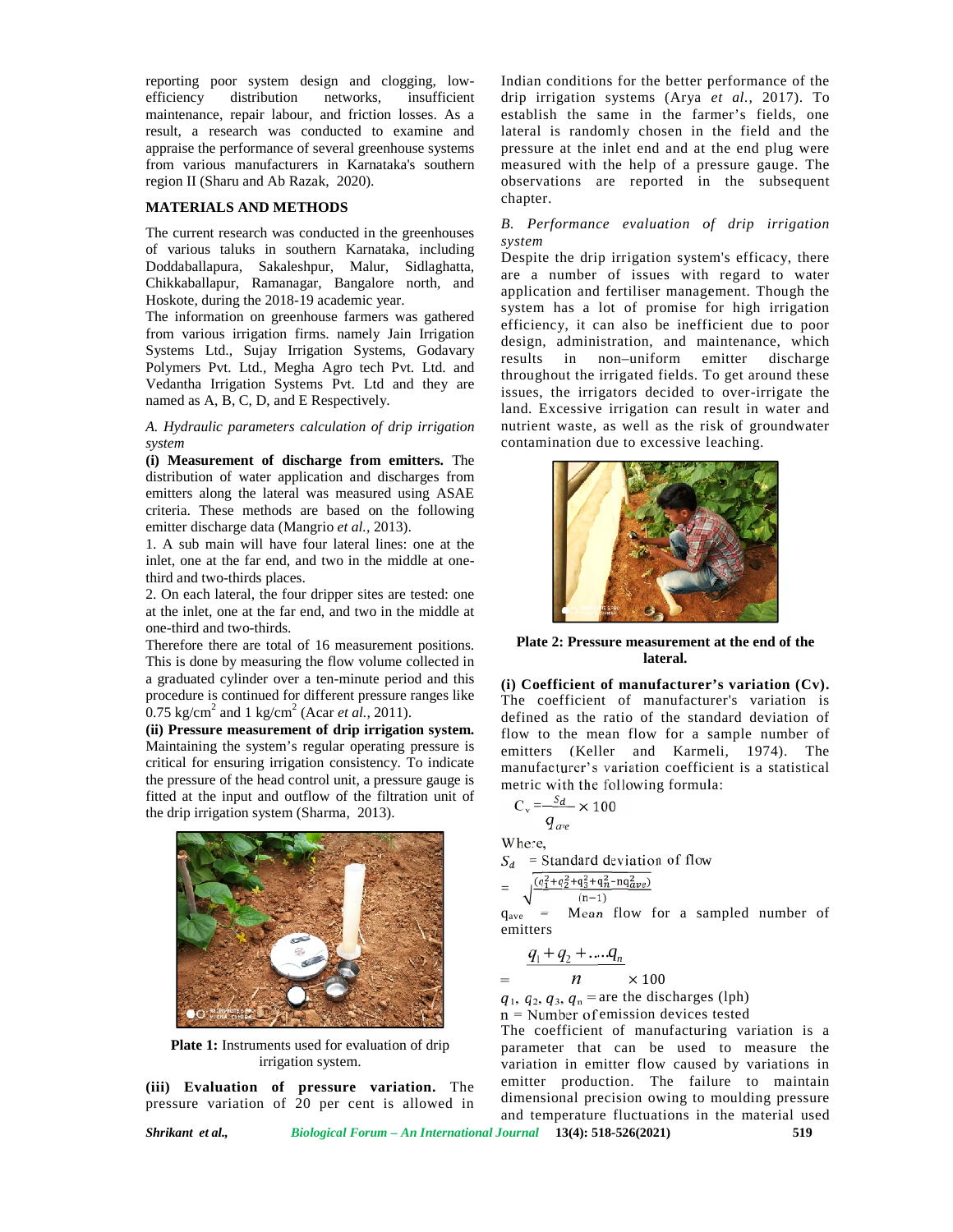are two common reasons of manufacturing variances. The ability of a manufacturer to manage deviations is determined not just by manufacturing and material quality control, but also by the design of the emitter. Aside from individual emitter flow rate variations, the measured mean flow rate differs from the emitter's nominal flow rate. The difference in percentage between the real and nominal flow rates (Deshmukh *et al.,* 2014).

$$
Q_{d} = \begin{pmatrix} \frac{q_{r} - q_{ave}}{q_{ave}} \\ q_{ave} \end{pmatrix} \times 100
$$

Where,

 $Q_d$  = Mean flow rate deviation,  $(\%)$ 

 $q_r$  = The nominal emitter flow rate, lph

 $q<sub>ave</sub>$  = Average emitter flow rate

**(ii) Emission uniformity (EU).** Because it assesses the consistency of emitter discharge from all emitters in a drip irrigation system, emission uniformity is the single most important criterion for evaluating system performance (Keller and Karmeli 1974). The link between minimum and average emitter discharge is presented by the European Union (EU). EU is required to calculate irrigation gross depth, irrigation intervals, and system capacity. It is determined by the water temperature and the manufacturer's stipulated coefficient of variation for the system (Valiahary *et al.,* 2014).

During the field test, the EU is the ratio of average emitter discharge from the lowest 1/4th of the emitter to the average discharge of all the emitters.

$$
EU = \frac{q_m}{q_a} \times 100
$$

Where,

EU = The field test emission uniformity, percentage

 $q_m$  = Average of the lowest 1/4th of the field data emitter discharge, lph

 $q_a$  = Average of all the field data emitter discharge, (lph)

**(iii) Uniformity coefficient (UC).** The uniformity coefficient can be calculated using Bralts and Kesner, (1982) equation and Christiansen (1942) equation.

(a) The uniformity coefficient by Bralts and Kesner, (1982) equation

$$
\text{UC} = 100 \text{ } (1 - \text{V}_q) = 100 \left( 1 - \frac{s_d}{q_a} \right) \qquad \qquad \text{E}_a = \text{Nhere},
$$
\n
$$
\text{W} = \text{R} \text{m} = \text{Lapplic}
$$

Where,

 $UC = Statistical$  uniformity coefficient  $(\%)$ 

 $V_q$  = Coefficient of variation emitter flow

 $S_d$  = Standard deviation of emitter flow

 $q_a$  = Mean emitter flow rate, lph

(b) The uniformity coefficient by using Christiansen (1942) equation.

$$
Cu = 1 - \left(\frac{\sum_{i=1}^{n} |q_i - q_{ave}}{\sum_{i=1}^{n} q_i}\right) \times 100
$$

Where,

q<sup>i</sup> **=** individual emitter flow rate, lph qave **=** average emitter flow rate, lph

*q* − *q C. Drip Irrigation Efficiency*

Irrigation efficiency (Ei) is the ratio of the volume of irrigation water utilised by plants to build plant tissue to the total volume of irrigation water pumped. Irrigation efficiency can be divided into two categories: distribution efficiency and application efficiency.

**(i) Distribution efficiency (Ed).** The uniformity with which irrigation water is supplied over the field is determined by the drip irrigation system's distribution efficiency. It can be computed using the emitter flow variation along a lateral line in a drip irrigation system layout in the field, and the equation can be used to express it (Manisha and Tripath, 2015).

$$
E_d = 100 \times \left[1 - \frac{\Delta_{qa}}{q_m}\right]
$$

Where,

 $E_d$  = distribution efficiency in percentage

 $q_m$  = mean emitter flow rate, lph

 $_{qa}$  = average absolute deviation of each emitter flow from the mean emitter flow.

$$
_{\rm qa}=\frac{q_{r}-q_{\rm ave}}{q_{\rm ave}}~\times 100
$$

 $q_r$  = rated flow, lph

 $q_{\text{ave}}$  = Average emitter flow rate, lph

**(ii) Application efficiency (Ea).** The ratio of water required at the root zone to the total amount of water applied is known as application efficiency. It demonstrates how effectively irrigation water is applied, i.e. how much water is stored in the root zone and available for plant use. The water required in the root zone is supposed to be applied at the lowest flow rate possible and for the entire irrigation period. As a result, application efficiency can be defined as follows:

$$
\left(\frac{S_d}{q_a}\right) \qquad \qquad E_a = \frac{N}{V_w} \times 100
$$

Where,

 $E_a$  = Application efficiency, %

 $N = Total number of emitters$ 

 $Q_{min}$  = Minimum emitter flow rate, lph

 $T =$  Total irrigation time,

 $V_w$  = Total volume of water applied, 1

Since, the mean emitter flow  $(Q_{\text{avg}})$  is,

*Shrikant et al., Biological Forum – An International Journal* **13(4): 518-526(2021) 520**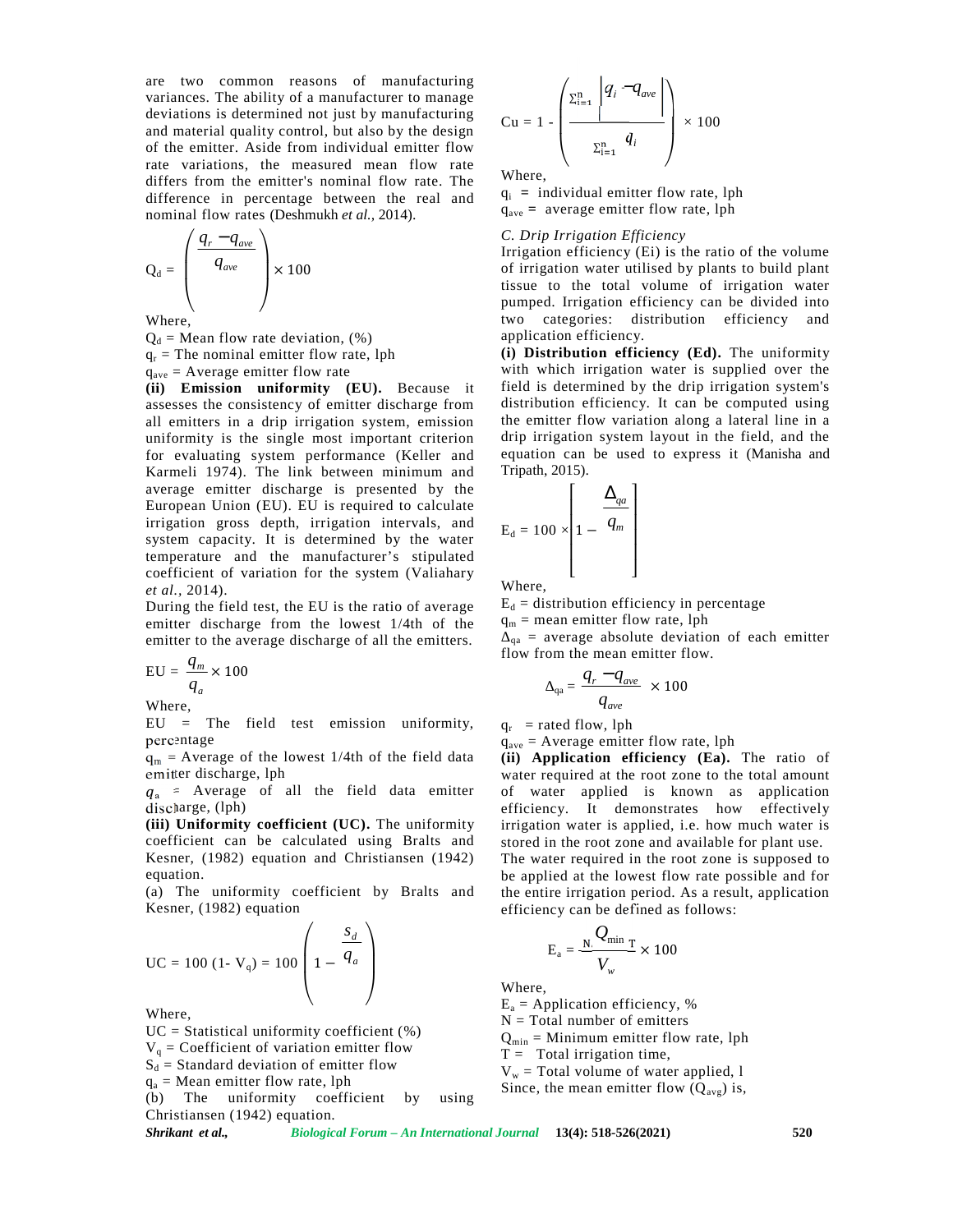$$
Q_{\text{avg}} = \frac{V_{w}}{N.T.}
$$

The application efficiency can also be expressed as,

$$
\frac{Q_{\min}}{O}
$$

 $\frac{\mathcal{Q}_{\rm min}}{\mathcal{Q}_{\rm avg}} \times 100$  $\mathcal{L}_{avg}$  × 100 Where,

 $Q_{\min}$  = minimum emitter flow rate, lph  $Q_{avg}$  = average emitter flow rate, lph.

## **RESULTS AND DISCUSSION**

Micro irrigation methods in southern Karnataka greenhouses were investigated in these studies. The observations were made on hydraulic parameters such as Coefficient of manufacturer variation, Emission uniformity, Uniformity co-efficient, Application efficiency and Distribution efficiency. The research was carried out in the greenhouse growers of southern Karnataka, the parameters show some interesting facts which are briefly explained in this chapter. The data are presented in the form of different tables. The results of the study and the discussion are presented in this chapter under different headings.

#### *A. Description of the farm field*

The investigations were conducted in 15 greenhouses belonging to various growers. Different greenhouses' drip irrigation systems covered an area ranging from 1.06 to 3.03 acres. The irrigation systems in the 15 greenhouses were installed by five separate drip irrigation firms. Irrigation systems for different firms' growers are labeled with codes ranging from G1 to G15.

#### *B. Hydraulic performance of drip irrigation system under greenhouse conditions*

The drip irrigation system's hydraulic performance was assessed using ASAE methodologies and standards (1996). The experiment was carried out in greenhouse fields with 4 lph drippers positioned 40 cm apart on laterals.

The dripper output was collected in catch cans at 16 different points on the system for 10 minutes. The total amount of water gathered was measured with a graduated cylinder. For five drip irrigation firms, Company A, Company B, Company C, Company D, and Company E,

The drip irrigation system's hydraulic performance was evaluated on the basis of Coefficient of manufacturer variation, Emission uniformity, Uniformity co-efficient, Emitter flow variation, Application efficiency and Distribution efficiency with different operating pressure. The results obtained are discussed as follows. **(i) Coefficient of manufacturer variation (Cv).** All the five different manufactures of drip irrigation system were operated at 1.00 and 0.75 kg/cm<sup>2</sup> operating pressure for 4 lph drippers on which the dripper spacing was 40 cm on the laterals. Table 1 shows the coefficient of manufacturer variation Cv for 4 lph drippers at various operating pressures.

It is critical to consider the manufacturer coefficient, which can be found online (point source) or inline. when grading the system as good, average, marginal, or exceptional (line source). The coefficient of manufacturer variation (Cv) for five distinct business drippers operating at pressures of 0.75 and 1.00 kg/cm<sup>2</sup> is shown in Table 1. Cv for 4 lph dripper discharge is found to be within the range of classification as good for both operating pressures.

| pressure for uniterent makes.<br><b>Coefficient of Manufacturer variation</b> |                   |                              |                         |                              |                              |  |
|-------------------------------------------------------------------------------|-------------------|------------------------------|-------------------------|------------------------------|------------------------------|--|
| Greenhouse No.                                                                | <b>Irrigation</b> |                              | $(C_v)$ $(\frac{9}{6})$ |                              | <b>Classification</b>        |  |
|                                                                               | Company           | $0.75$ (kg/cm <sup>2</sup> ) | 1.00 $(kg/cm^2)$        | $0.75$ (kg/cm <sup>2</sup> ) | $1.00$ (kg/cm <sup>2</sup> ) |  |
| $G_1$                                                                         |                   | 0.0443                       | 0.0374                  | Good                         | Good                         |  |
| G <sub>2</sub>                                                                | $\mathbf{A}$      | 0.0395                       | 0.0140                  | Good                         | Good                         |  |
| $G_3$                                                                         |                   | 0.0420                       | 0.0301                  | Good                         | Good                         |  |
| $G_4$                                                                         |                   | 0.0405                       | 0.0313                  | Good                         | Good                         |  |
| $G_5$                                                                         | B                 | 0.0367                       | 0.0300                  | Good                         | Good                         |  |
| $G_6$                                                                         |                   | 0.0276                       | 0.0205                  | Good                         | Good                         |  |
| $G_7$                                                                         |                   | 0.0344                       | 0.0274                  | Good                         | Good                         |  |
| $G_8$                                                                         | $\mathcal{C}$     | 0.0345                       | 0.0318                  | Good                         | Good                         |  |
| G <sub>9</sub>                                                                |                   | 0.0268                       | 0.0183                  | Good                         | Good                         |  |
| $G_{10}$                                                                      |                   | 0.0298                       | 0.0175                  | Good                         | Good                         |  |
| $G_{11}$                                                                      | D                 | 0.0485                       | 0.0455                  | Good                         | Good                         |  |
| $G_{12}$                                                                      |                   | 0.0396                       | 0.0317                  | Good                         | Good                         |  |
| $G_{13}$                                                                      |                   | 0.0518                       | 0.0496                  | Average                      | Good                         |  |
| $G_{14}$                                                                      | E                 | 0.0549                       | 0.0395                  | Average                      | Good                         |  |
| $G_{15}$                                                                      |                   | 0.0278                       | 0.0191                  | Good                         | Good                         |  |

**Table 1: Coefficient of manufacturer variation (Cv) of drip irrigation system under different operating pressure for different makes.**

For business A, the coefficient of manufacturer variation (Cv) was determined to be 0.0443 at 0.75 kg/cm2 operating pressure in G1 farmer and 0.0140 at 1.00 kg/cm2 operating pressure in G2 farmer. Similarly, the coefficient of manufacturer (Cv) variation of 0.0405 was found to be highest in G4 farmer at  $0.75 \text{ kg/cm}^2$ operating pressure and lowest in G6 farmer at 1.00 kg/

 $\text{cm}^2$  operating pressure. The coefficient of manufacturer variation (Cv) of 0.0345 in company C was found to be highest at  $0.75 \text{ kg/cm}^2$  operating pressure in G8 farmer and lowest at  $1.00 \text{ kg/cm}^2$  operating pressure in G9 farmer. Similarly, the coefficient of manufacturer variation (Cv) for firm D was determined to be 0.0485 in G11 farmer at  $0.75 \text{ kg/cm}^2$  operating pressure and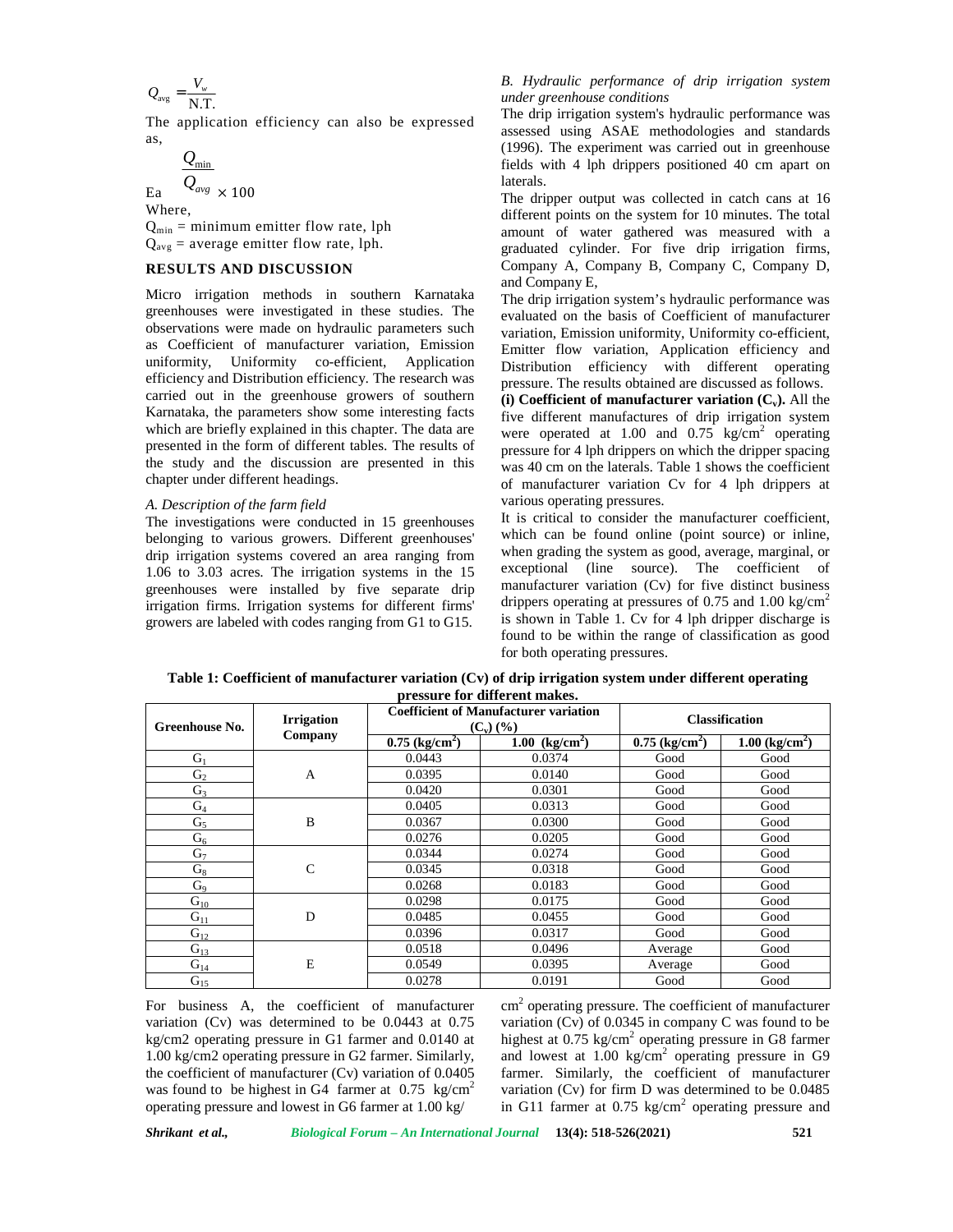0.0175 in G10 farmer at  $1.00 \text{ kg/cm}^2$  operating pressure. The coefficient of manufacturer variation (Cv) of 0.0549 was found to be highest in G14 farmer at 0.75  $kg/cm<sup>2</sup>$  operating pressure and lowest in G15 farmer at 1.00 kg/cm<sup>2</sup> operating pressure. For all drip irrigation systems of different manufacturers, the coefficient of manufacturer variation (Cv) decreases as the operating pressure increases, as seen in the above data. The result also shows that there is a less effect of operating pressures on the coefficient of manufacturer variation  $(C_v)$  of different company drippers and also it is apparent that when the working pressure of drip irrigation system is increased, coefficient of manufacturer variation  $(C_v)$  diminishes implying that pressure directly influenced the release rate of the emitter.

**(ii) Emission Uniformity (EU).** Emission uniformity (EU) helps to find out the uniformity of emitters discharge of the drip irrigation system and also it serves a as one of the important parameter for checking the hydraulic performance of the drip irrigation system.

The Table 2 shows the emission uniformity (EU) of five different company drip irrigation system operated at 0.75 kg/cm<sup>2</sup> and 1.00 kg/cm<sup>2</sup> operating pressure for 4 lph dripper discharge at a spacing of 40 cm on the laterals respectively.

The emission uniformity (EU) of 99.42 per cent was discovered to be the maximum at  $1.00 \text{ kg/cm}^2$  operating pressure in  $G_3$  farmer and minimum of 94.84 per cent at 0.75 kg/cm<sup>2</sup> operating pressure in  $G_1$  farmer for company A. Similarly, for company B, emission uniformity (EU) of 99.12 per cent was discovered to be the maximum at 1.00 kg/cm<sup>2</sup> operating pressure in  $G_6$ farmer and minimum of 96.81 per cent at  $0.75 \text{ kg/cm}^2$ operating pressure in  $G_4$  farmer. The company C, emission uniformity (EU) of 98.88 per cent was discovered to be the maximum at  $1.00 \text{ kg/cm}^2$  operating pressure in  $G_7$  farmer and minimum of 96.69 per cent at 0.75 kg/cm<sup>2</sup> operating pressure in  $G_8$  farmer. Similarly, in company D, emission uniformity (EU) has 98.75 per cent was discovered to be the maximum at  $1.00 \text{ kg/cm}^2$ operating pressure in  $G_{10}$  farmer and minimum of 94.75 per cent at 0.75 kg/cm<sup>2</sup> operating pressure in  $G_{12}$ farmer. While in company E, emission uniformity (EU) of 97.75 per cent was discovered to be the maximum at 1.00 kg/cm<sup>2</sup> operating pressure in  $G_{15}$  farmer and minimum of 92.79 per cent at 0.75 kg/cm<sup>2</sup> operating pressure in  $G_{14}$  farmer. It is clear from the table that for a particular spacing emission uniformity (EU) increases, the pressure of the operating system increases for all the five different company emitters.

Emission Uniformity (EU) for 4 lph dripper discharge is found to be excellent for both the operating pressure and the operating temperature. As the "ratio of minimal rate of discharge to average rate of discharge," emission uniformity (EU) is defined. The ratio of the minimum discharge rate to the average discharge rate. increases, increasing emission uniformity. Due to a constant emitter point along the lateral length, emission uniformity (EU) increases at a specific spacing.

**Table 2: Emission Uniformity of dripper under different operating pressure.**

|                |                              | Emission uniformity (EU) (%) |                               | <b>Classification</b>        |                               |
|----------------|------------------------------|------------------------------|-------------------------------|------------------------------|-------------------------------|
| Greenhouse No. | <b>Irrigation</b><br>Company | $0.75$ (kg/cm <sup>2</sup> ) | 1.00<br>(kg/cm <sup>2</sup> ) | $0.75$ (kg/cm <sup>2</sup> ) | 1.00<br>(kg/cm <sup>2</sup> ) |
| $G_1$          |                              | 94.84                        | 97.98                         | Excellent                    | Excellent                     |
| G <sub>2</sub> | $\mathbf{A}$                 | 95.54                        | 99.83                         | Excellent                    | Excellent                     |
| $G_3$          |                              | 96.64                        | 99.42                         | Excellent                    | Excellent                     |
| $G_4$          |                              | 96.81                        | 97.68                         | Excellent                    | Excellent                     |
| $G_5$          | B                            | 98.12                        | 98.42                         | Excellent                    | Excellent                     |
| $G_6$          |                              | 98.68                        | 99.12                         | Excellent                    | Excellent                     |
| G <sub>7</sub> |                              | 98.15                        | 98.88                         | Excellent                    | Excellent                     |
| $G_8$          | $\mathcal{C}$                | 96.69                        | 98.01                         | Excellent                    | Excellent                     |
| G <sub>9</sub> |                              | 97.01                        | 98.73                         | Excellent                    | Excellent                     |
| $G_{10}$       |                              | 95.54                        | 98.75                         | Excellent                    | Excellent                     |
| $G_{11}$       | D                            | 95.05                        | 96.98                         | Excellent                    | Excellent                     |
| $G_{12}$       |                              | 94.75                        | 98.22                         | Excellent                    | Excellent                     |
| $G_{13}$       | E                            | 95.67                        | 97.65                         | Excellent                    | Excellent                     |
| $G_{14}$       |                              | 94.45                        | 96.06                         | Excellent                    | Excellent                     |
| $G_{15}$       |                              | 94.95                        | 97.75                         | Excellent                    | Excellent                     |

**(iii) Uniformity coefficient (Us).** One of the most significant elements in the selection and design of a successful irrigation system is the uniformity coefficient (Us). A drip irrigation system was created to deliver water to the root zone of the plants in a consistent and precise amount. The uniformity coefficient (Us) describes how evenly the drip irrigation system distributes water throughout the land.

Table 3 and 4 provide the computed uniformity coefficient (Us) statistics for five drip irrigation brands running at  $0.75 \text{ kg/cm2}$  and  $1.00 \text{ kg/cm}^2$  operating pressure for 4 lph dripper discharges at a 40 cm

spacing. The uniformity coefficient (Us) can be calculated using two alternative formulas. The first is the Bralts formula. Table 3 reveals the data of uniformity coefficient (Us) of five different company drip irrigation system operated at  $0.75 \text{ kg/cm}^2$  and  $1.00$  $kg/cm<sup>2</sup>$  operating pressure for 4 lph dripper discharge at a spacing of 40 cm respectively by using the Bralts and Kesner (1982) equation.

At operating pressures of 0.75 kg/cm<sup>2</sup> and 1.00 kg/cm<sup>2</sup>, the uniformity coefficient (Us) for firm A was 94.31 and 97.95 percent (G1 farmer), 95.74 and 98.59 percent (G2 farmer), and 95.15 and 96.99 percent (G3 farmer) (G3 farmer). Similarly, at 0.75 kg/cm<sup>2</sup> and 1.00 kg/cm<sup>2</sup>,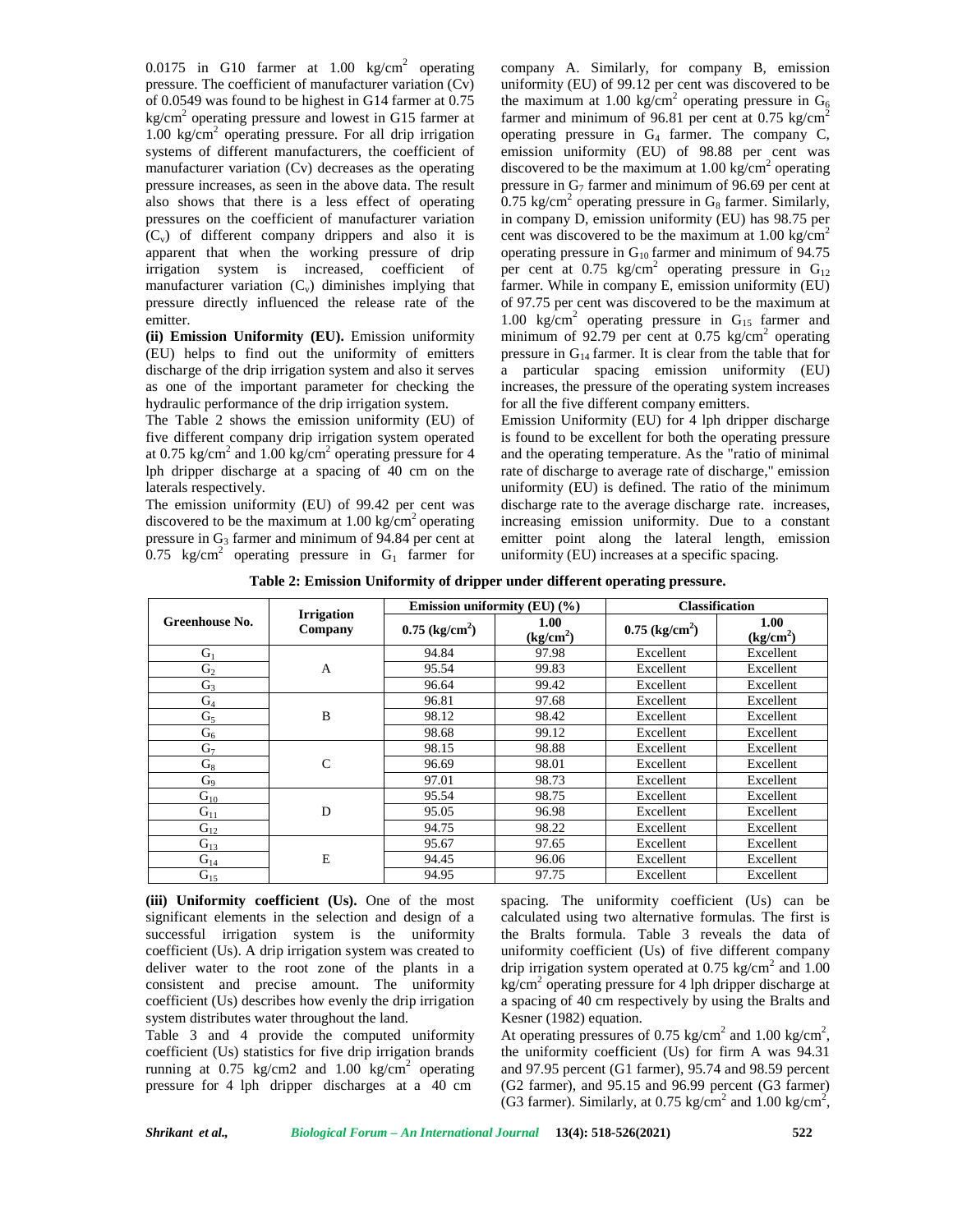the Uniformity coefficient (Us) for firm B was 95.54 and 96.68 percent (G4 farmer), 94.32 and 96.79 percent (G5 farmer), and 97.14 and 98.38 percent (G6 farmer). At 0.75 kg/cm<sup>2</sup> and 1.00 kg/cm<sup>2</sup>, the Uniformity comp coefficient (Us) in company C was 97.25 and 96.65 (G7 farmer), 95.83 and 96.74 percent (G8 farmer), and 95.97 and 97.73 percent (G9 farmer). Similarly, at 0.75 kg/cm<sup>2</sup> and 1.00 kg/cm<sup>2</sup>, the Uniformity coefficient U (Us) for firm D was 97.10 and 98.17 (G10 farmer), 96.82 and 98.24 percent (G11 farmer), and 94.99 and 95.09 percent (G12 farmer). At  $0.75 \text{ kg/cm}^2$  and  $1.00$ kg/cm<sup>2</sup>, the business E has a uniformity coefficient (Us) comof 94.32 and 96.79 (G13 farmer), 89.18 and 95.66 per cent (G14 farmer), and 86.02 and 94.15 per cent (G15 farmer).

Table 4 shows the data of Uniformity coefficient (Us) by using Christiansen (1942) equation. The Uniformity coefficient (Us) for company A at the operating pressure of 0.75 kg/cm<sup>2</sup> and 1.00 kg/cm<sup>2</sup> was 96.12 and 98.69 per cent (G<sub>1</sub> farmer), 97.65 and 98.21 per cent  $(G<sub>2</sub> farmer)$  and 95.20 and 96.78 per cent  $(G<sub>3</sub> farmer)$ . Similarly, for company B, Uniformity coefficient (Us) of 97.90 and 99.11 per cent  $(G<sub>4</sub> farmer)$ , 97.36 and 98.14 per cent ( $G<sub>5</sub>$  farmer) and 96.43 and 96.91 per cent  $(G<sub>6</sub> farmer)$  at 0.75 kg/cm<sup>2</sup> and 1.00 kg/cm<sup>2</sup>. In the company C, Uniformity coefficient (Us) of 97.26 and 98.23 ( $G_7$  farmer), 97.93 and 98.44 per cent ( $G_8$  farmer) and 97.05 and 98.83 per cent  $(G_9)$  farmer) at 0.75  $kg/cm<sup>2</sup>$  and 1.00 kg/cm<sup>2</sup>. Similarly, for company D, Uniformity coefficient (Us) of 96.89 and 97.53 ( $G_{10}$ ) farmer), 97.01 and 97.91 per cent  $(G_{11}$  farmer) and 95.33 and 96.73 per cent (G<sub>12</sub> farmer) at 0.75 kg/cm<sup>2</sup> and  $1.00 \text{ kg/cm}^2$ . The company E, Uniformity coefficient (Us) of 96.89 and 97.53 ( $G_{13}$  farmer), 97.58 and 98.05 per cent ( $G_{14}$  farmer) and 97.90 and 99.11 per cent ( $\hat{G}_{15}$  farmer) at 0.75 kg/cm<sup>2</sup> and 1.00 kg/cm<sup>2</sup>. The above data shows that, for both Bralts and Kesner (1982) equation and Christiansen (1942) equation, the Uniformity coefficient (Us) increases as the operating pressure increased for all the drip irrigation system of different manufacturers. At a particular spacing, Uniformity coefficient (Us) increases as the emitter point remains constant over the lateral length.

**Table 3:Estimation of uniformity coefficient (Us) under different operating pressure by using Bralts and Kesner equation.**

|                |                              | Uniformity coefficient $(Us)$ $(\% )$ |                               | <b>Classification</b>        |                               |
|----------------|------------------------------|---------------------------------------|-------------------------------|------------------------------|-------------------------------|
| Greenhouse No. | <b>Irrigation</b><br>Company |                                       | 1.00<br>(kg/cm <sup>2</sup> ) | $0.75$ (kg/cm <sup>2</sup> ) | 1.00<br>(kg/cm <sup>2</sup> ) |
| $G_1$          |                              | 94.31                                 | 97.95                         | Excellent                    | Excellent                     |
| G <sub>2</sub> | A                            | 95.74                                 | 98.59                         | Excellent                    | Excellent                     |
| $G_3$          |                              | 95.15                                 | 96.99                         | Excellent                    | Excellent                     |
| $G_4$          |                              | 95.54                                 | 96.68                         | Excellent                    | Excellent                     |
| G <sub>5</sub> | B                            | 94.32                                 | 96.79                         | Excellent                    | Excellent                     |
| G <sub>6</sub> |                              | 97.14                                 | 98.38                         | Excellent                    | Excellent                     |
| G <sub>7</sub> |                              | 97.25                                 | 96.65                         | Excellent                    | Excellent                     |
| $G_8$          | $\mathsf{C}$                 | 95.83                                 | 96.74                         | Excellent                    | Excellent                     |
| G <sub>9</sub> |                              | 95.97                                 | 97.73                         | Excellent                    | Excellent                     |
| $G_{10}$       |                              | 97.10                                 | 98.17                         | Excellent                    | Excellent                     |
| $G_{11}$       | D                            | 96.82                                 | 98.24                         | Excellent                    | Excellent                     |
| $G_{12}$       |                              | 94.99                                 | 95.09                         | Excellent                    | Excellent                     |
| $G_{13}$       |                              | 94.32                                 | 96.79                         | Excellent                    | Excellent                     |
| $G_{14}$       | E                            | 89.18                                 | 95.66                         | Very good                    | Excellent                     |
| $G_{15}$       |                              | 86.02                                 | 94.15                         | Very good                    | Excellent                     |

**Table 4:Estimation of Uniformity coefficient (Us) under different operating pressure by using Christiansen equation**

| Greenhouse No. | <b>Irrigation</b> | <b>Uniformity coefficient</b><br>$(Us)$ $(\frac{9}{6})$ |                               | <b>Classification</b>        |                               |
|----------------|-------------------|---------------------------------------------------------|-------------------------------|------------------------------|-------------------------------|
|                | Company           | $0.75$ (kg/cm <sup>2</sup> )                            | 1.00<br>(kg/cm <sup>2</sup> ) | $0.75$ (kg/cm <sup>2</sup> ) | 1.00<br>(kg/cm <sup>2</sup> ) |
| $G_1$          |                   | 96.12                                                   | 98.69                         | Excellent                    | Excellent                     |
| G <sub>2</sub> | A                 | 97.65                                                   | 98.21                         | Excellent                    | Excellent                     |
| $G_3$          |                   | 92.50                                                   | 96.78                         | Excellent                    | Excellent                     |
| $\mathbf{G}_4$ |                   | 97.90                                                   | 99.11                         | Excellent                    | Excellent                     |
| $G_5$          | B                 | 97.36                                                   | 98.14                         | Excellent                    | Excellent                     |
| $G_6$          |                   | 96.43                                                   | 96.91                         | Excellent                    | Excellent                     |
| $G_7$          |                   | 97.26                                                   | 98.23                         | Excellent                    | Excellent                     |
| $G_8$          | $\mathcal{C}$     | 97.93                                                   | 98.44                         | Excellent                    | Excellent                     |
| G <sub>9</sub> |                   | 97.05                                                   | 98.83                         | Excellent                    | Excellent                     |
| $G_{10}$       |                   | 96.89                                                   | 97.53                         | Excellent                    | Excellent                     |
| $G_{11}$       | D                 | 97.01                                                   | 97.91                         | Excellent                    | Excellent                     |
| $G_{12}$       |                   | 95.33                                                   | 96.73                         | Excellent                    | Excellent                     |
| $G_{13}$       |                   | 96.89                                                   | 97.53                         | Excellent                    | Excellent                     |
| $G_{14}$       | E                 | 97.58                                                   | 98.05                         | Excellent                    | Excellent                     |
| $G_{15}$       |                   | 97.90                                                   | 99.11                         | Excellent                    | Excellent                     |

*Shrikant et al., Biological Forum – An International Journal* **13(4): 518-526(2021) 523**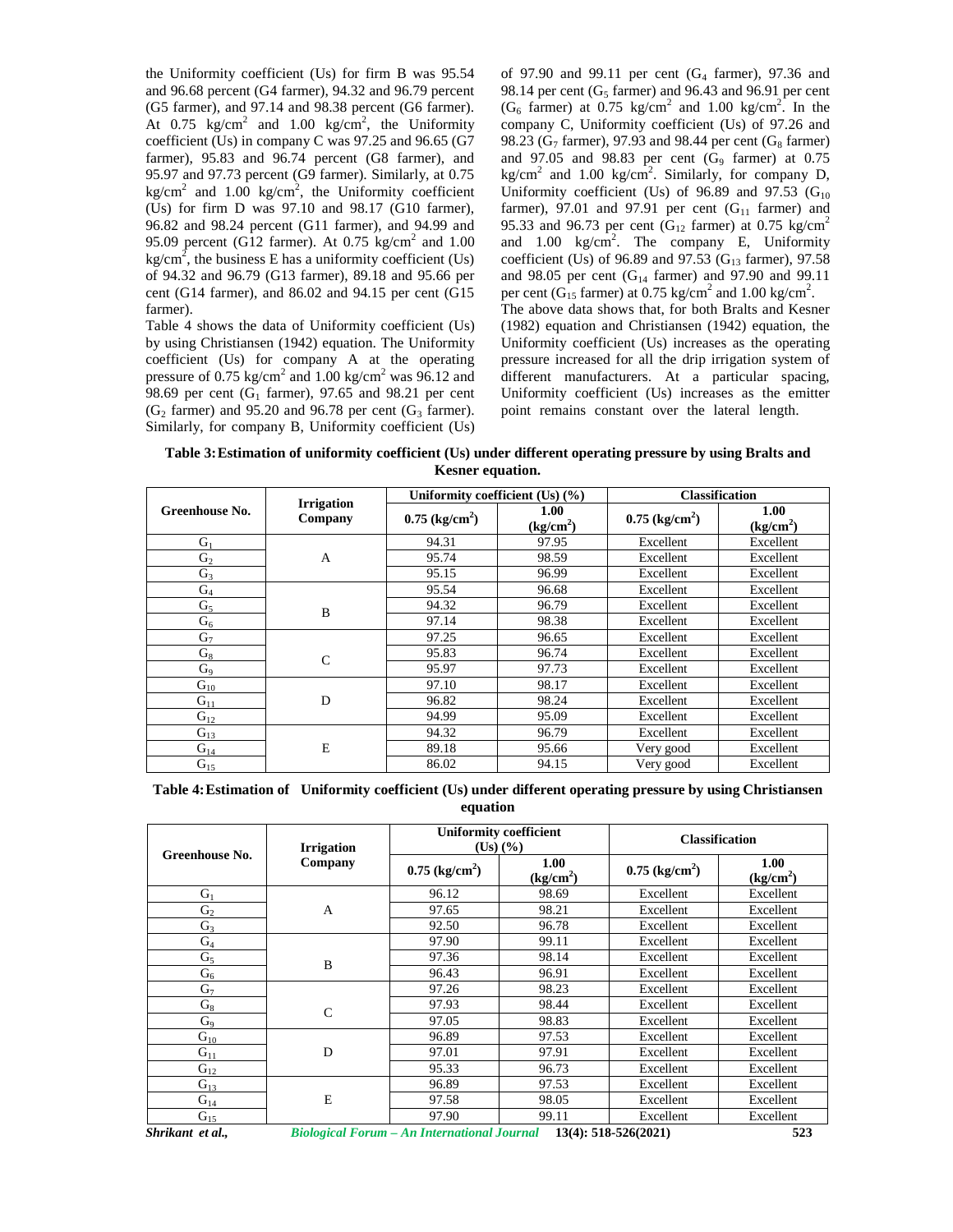**(iv) Application Efficiency (Ea).** Application efficiency  $(E_a)$  of the drip irrigation system was estimated for five different make drip irrigation company, drip irrigation system were operated at 0.75 kg/cm<sup>2</sup> and 1.00 kg/cm<sup>2</sup> operating pressure for 4 lph drippers on which the dripper spacing was 40 cm on the laterals and are given in Table 5.

The Application efficiency  $(E_a)$  of 98.91 per cent was discovered to be the maximum at  $1.00 \text{ kg/cm}^2$  operating pressure in  $G_1$  farmer and minimum of 92.79 per cent at 0.75 kg/cm<sup>2</sup> operating pressure in  $G_2$  farmer for company A. Similarly, for company B, Application efficiency  $(E_a)$  of 97.09 per cent was found was discovered to be the maximum to be maximum at 1.00 kg/cm<sup>2</sup> operating pressure in  $G_6$  farmer and minimum of 92.64 per cent at 0.7 was discovered to be the maximum 5 kg/cm<sup>2</sup> operating pressure in  $G_5$  farmer. The company C, Application efficiency  $(E_a)$  98.73 per cent was found to be maximum at  $1.00 \text{ kg/cm}^2$ operating pressure in  $G<sub>9</sub>$  farmer and minimum of 91.95 per cent at 0.75 kg/cm<sup>2</sup> operating pressure in  $G_7$  farmer. Similarly company D, Application efficiency  $(E_a)$  has 98.92 per cent was found to be maximum at 1.00 kg/cm<sup>2</sup> operating pressure in  $G_{10}$  farmer and minimum of 92.64 per cent at  $0.75 \text{ kg/cm}^2$  operating pressure in  $G_{12}$  farmer. The company E, Application efficiency  $(E_a)$ has 98.36 per cent was discovered to be the maximum at 1.00 kg/cm<sup>2</sup> operating pressure in  $G_{14}$  farmer and minimum of 93.91 per cent at 0.75 kg/cm<sup>2</sup> operating pressure in  $G_{14}$  farmer. It is clear from the table that for a particular spacing Application efficiency  $(E_a)$  increase as the pressure of the operating system increases for all the five different company emitters.

|  |  |  | Table 5: Application Efficiency $(E_a)$ of drip irrigation systems under different operating pressure. |
|--|--|--|--------------------------------------------------------------------------------------------------------|
|--|--|--|--------------------------------------------------------------------------------------------------------|

| Greenhouse No. | <b>Irrigation Company</b> | Application Efficiency $(E_a)$ (%) |                              |  |
|----------------|---------------------------|------------------------------------|------------------------------|--|
|                |                           | $0.75$ (kg/cm <sup>2</sup> )       | $1.00$ (kg/cm <sup>2</sup> ) |  |
| $G_1$          |                           | 96.54                              | 98.91                        |  |
| G <sub>2</sub> | A                         | 92.79                              | 97.71                        |  |
| $G_3$          |                           | 94.62                              | 98.82                        |  |
| $\mathrm{G}_4$ |                           | 94.92                              | 96.77                        |  |
| $G_5$          | B                         | 92.64                              | 95.49                        |  |
| $G_6$          |                           | 95.74                              | 97.09                        |  |
| $G_7$          |                           | 91.95                              | 96.15                        |  |
| $G_8$          | C                         | 93.01                              | 96.93                        |  |
| $G_9$          |                           | 96.93                              | 98.73                        |  |
| $G_{10}$       |                           | 94.08                              | 98.92                        |  |
| $G_{11}$       | D                         | 92.93                              | 96.49                        |  |
| $G_{12}$       |                           | 92.64                              | 95.64                        |  |
| $G_{13}$       |                           | 94.77                              | 97.88                        |  |
| $G_{14}$       | E                         | 93.91                              | 98.36                        |  |
| $G_{15}$       |                           | 94.02                              | 96.24                        |  |

**(v) Distribution Efficiency (Ed).** Distribution efficiency  $(E_d)$  of the drip irrigation system was estimated for five different brand drip irrigation company, drip irrigation system were operated at 0.75

kg/cm<sup>2</sup> and 1.00 kg/cm<sup>2</sup> operating pressure for 4 lph drippers on which the dripper spacing was 40 cm on the laterals and are given in Table 6.

**Table 6:Distribution Efficiency (Ed) of drip irrigation system under different operating pressure.**

|                |                           |                              | Distribution Efficiency $(E_d)$ (%) |
|----------------|---------------------------|------------------------------|-------------------------------------|
| Greenhouse No. | <b>Irrigation Company</b> | $0.75$ (kg/cm <sup>2</sup> ) | $1.00$ (kg/cm <sup>2</sup> )        |
| $G_1$          |                           | 96.01                        | 98.45                               |
| G <sub>2</sub> | A                         | 97.92                        | 99.16                               |
| $G_3$          |                           | 97.42                        | 98.03                               |
| $G_4$          |                           | 96.61                        | 97.94                               |
| $G_5$          | B                         | 96.89                        | 97.84                               |
| $G_6$          |                           | 96.14                        | 98.34                               |
| G <sub>7</sub> |                           | 96.55                        | 97.62                               |
| $G_8$          | $\mathcal{C}$             | 96.54                        | 97.73                               |
| G <sub>9</sub> |                           | 97.93                        | 98.02                               |
| $G_{10}$       |                           | 97.89                        | 98.08                               |
| $G_{11}$       | D                         | 95.33                        | 96.83                               |
| $G_{12}$       |                           | 96.89                        | 97.54                               |
| $G_{13}$       |                           | 97.68                        | 98.33                               |
| $G_{14}$       | Ε                         | 92.26                        | 96.61                               |
| $G_{15}$       |                           | 93.36                        | 97.16                               |

The Distribution efficiency  $(E_d)$  of 99.16 per cent was found to be maximum at  $1.00 \text{ kg/cm}^2$  operating pressure in  $G_2$  farmer and minimum of 96.01 per cent at 0.75 kg/cm<sup>2</sup> operating pressure in  $G_3$  farmer for company A.

Similarly, for company B, Distribution efficiency  $(E_d)$ of 98.34 per cent was found to be maximum at 1.00 kg/cm<sup>2</sup> operating pressure in  $G_6$  farmer and minimum of 96.14 percent at 0.75 kg/cm<sup>2</sup> operating pressure in  $G_6$  farmer.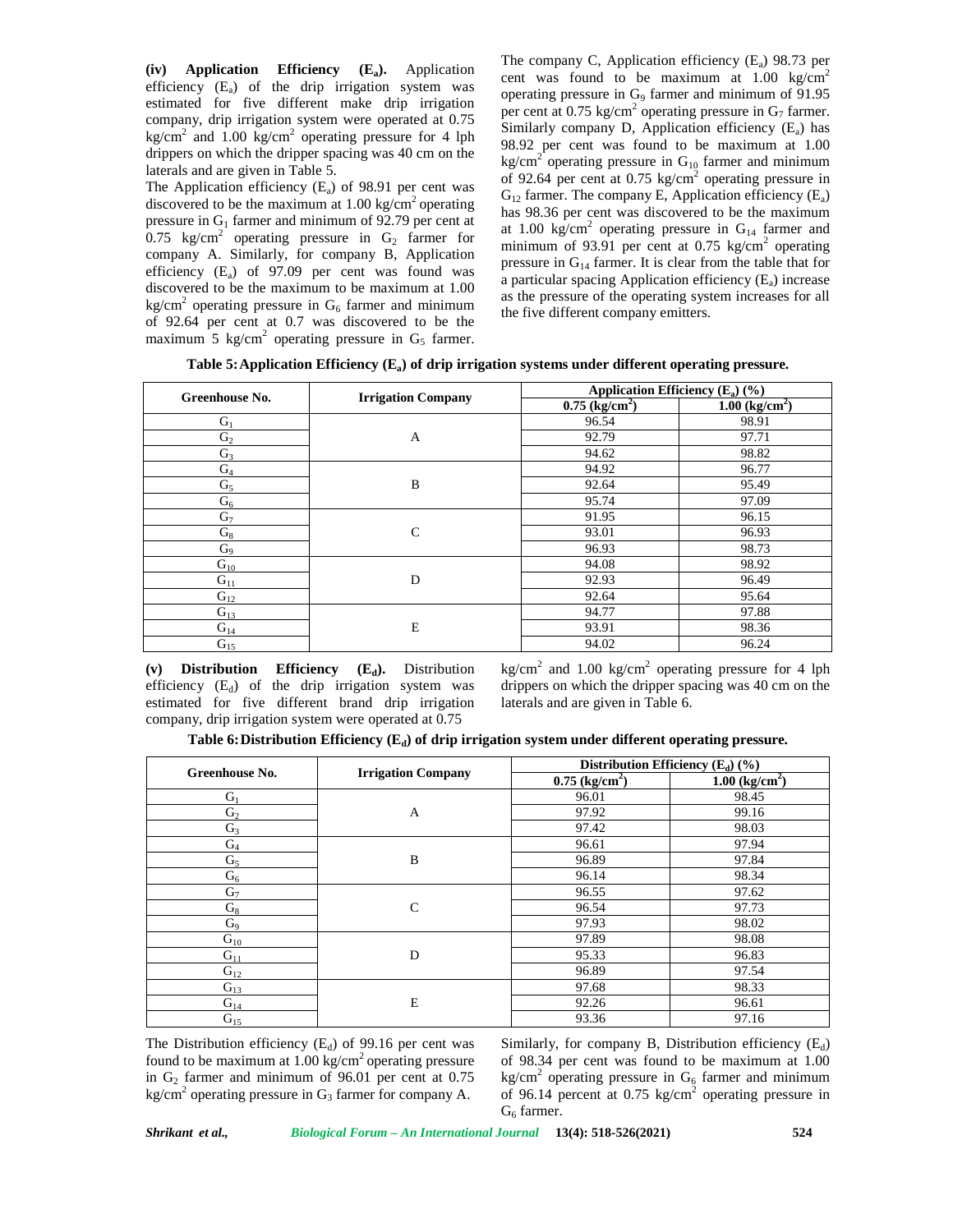The company C, Distribution efficiency  $(E_d)$  98.02 per cent was discovered to be the highest at  $1.00 \text{ kg/cm}^2$ operating pressure in G<sub>9</sub> farmer and minimum of 96.54 per cent at  $0.75 \text{ kg/cm}^2$  operating pressure in  $G_8$  farmer. Similarly company D, Distribution efficiency  $(E_d)$  has 98.08 per cent was found to be maximum at 1.00 kg/cm<sup>2</sup> operating pressure in  $G_{10}$  farmer and minimum of 95.33 per cent at 0.75 kg/cm<sup>2</sup> operating pressure in  $G_{11}$  farmer. The company E, Distribution efficiency (E<sub>d</sub>) has 98.33 per cent was found to be maximum at 1.00 kg/cm<sup>2</sup> operating pressure in  $G_{13}$  farmer and minimum of 92.26 per cent at  $0.75 \text{ kg/cm}^2$  operating pressure in  $G_{14}$  farmer. It is clear from the table that for a particular spacing, Distribution efficiency  $(E_d)$  increase as the pressure of the operating system increases for all the five different company emitters.

**(vi) Emitter exponent (x) and discharge coefficient (K).** The value of x determines how sensitive the emitter discharge is to operating pressure. Typically, the value of x is between 0.1 and 1.0. The discharge exponent value might to be used in calculations the minimal permitted pressure fluctuation to meet the design criterion in the drip line of a 10% discharge variation via the emitter in the field.

The emitter exponent  $(x)$  and discharge coefficient  $(K)$ of all the tested emitter of different manufacturers are shown in Table 7. The highest emitter exponent (0.79) was observed in company E and the lowest emitter exponent (0.37) was observed in company D. The highest discharge coefficient (3.34) was observed in company A and the lowest emitter exponent (2.72) was observed in company D.

**Table 7: Emitter exponent (x) and discharge coefficient (K) of different drip irrigation system**

| Sr. No.  | <b>Irrigation company</b> |        |                         |
|----------|---------------------------|--------|-------------------------|
|          |                           | ስ ዳኅ   | $\sim$                  |
| <u>.</u> |                           | 0.40   | 2.02                    |
| <u>.</u> |                           | 0.44   | 2.88                    |
|          |                           | $\sim$ | $\overline{ }$<br>، ، ، |
|          |                           | ገ 70   | າ ດາ                    |

The data shows that the emitter exponent varied between 0.3698 and 0.7855. Hence the flow is said to be almost turbulent flow.

**(vii) Pressure discharge relationship.** Table 8 shows the average discharge of different business emitters for 4 lph capacity drippers in farmers' fields at various operating pressures. The outflow from the various corporate drippers rose when the working pressure was

increased, which was visible. The exponential structure of numerous manufacturers' mathematical relationships is displayed in the Table 3. The average number of pressure–discharge connections was discovered to be 8. The R2 values for companies A, B, C, D, and E were 0.54, 0.91, 0.76, 0.64, and 0.73, respectively. Because we only have two operating pressures, the R2 model is not well suited for irrigation companies.

**Table 8: Developed models for the pressure discharge relationship of different manufacturers for 4lph drippers.**

| <b>Irrigation company</b> | Developed model              |              |
|---------------------------|------------------------------|--------------|
|                           | $Q = 3.34 \times H^{0.5227}$ | $R^2 = 0.54$ |
|                           | $Q = 3.03 \times H^{0.3994}$ | $R^2 = 0.91$ |
|                           | $Q = 2.88 \times H^{0.4384}$ | $R^2 = 0.76$ |
|                           | $Q = 2.72 \times H^{0.3698}$ | $R^2 = 0.64$ |
|                           | $Q = 2.93 \times H^{0.7855}$ | $R^2 = 0.73$ |

#### **CONCLUSION**

The drip irrigation system's hydraulic performance was determined by collecting the discharge from the emitters at 16 different sites on irrigation systems with operating pressures of 0.75 kg/cm<sup>2</sup> and 1.00 kg/cm<sup>2</sup>. By taking into account all of the following hydraulic characteristics, business A demonstrated superior hydraulic efficiency by achieving ASCE criteria, Company B, Company C, Company E, and Company D are the following companies.

## **FUTURE SCOPE**

1. This study should be conducted in different regions of India.

2. This study was carried out for different capacity drippers like 2lph, 8lph, 12lph etc. at different spacing of drippers on the laterals.

3. This study was carried out for 12mm size laterals and also for online drip irrigation systems.

*Shrikant et al., Biological Forum – An International Journal* **13(4): 518-526(2021) 525**

4. A computer model may be developed to calculate the emitter flow characteristics.

## **CHALLENGES OF THE STUDY**

The study was carried out to evaluate and assess the five different company Inline drip irrigation systems on the basis of their design effectiveness and hydraulic performance in the greenhouses. The design was evaluated in the greenhouses by calculating the different frictional losses in the drip irrigation systems at  $1.00 \text{Kg/cm}^2$  operating pressure. The hydraulic performance of drip irrigation systems was evaluated by collecting discharge from the laterals at a different position of the system at 0.75 Kg/cm<sup>2</sup> and 1.00 Kg/ cm<sup>2</sup> operating pressure. The total cost of installation of different companies also calculated. **Conflict of Interest.** None.